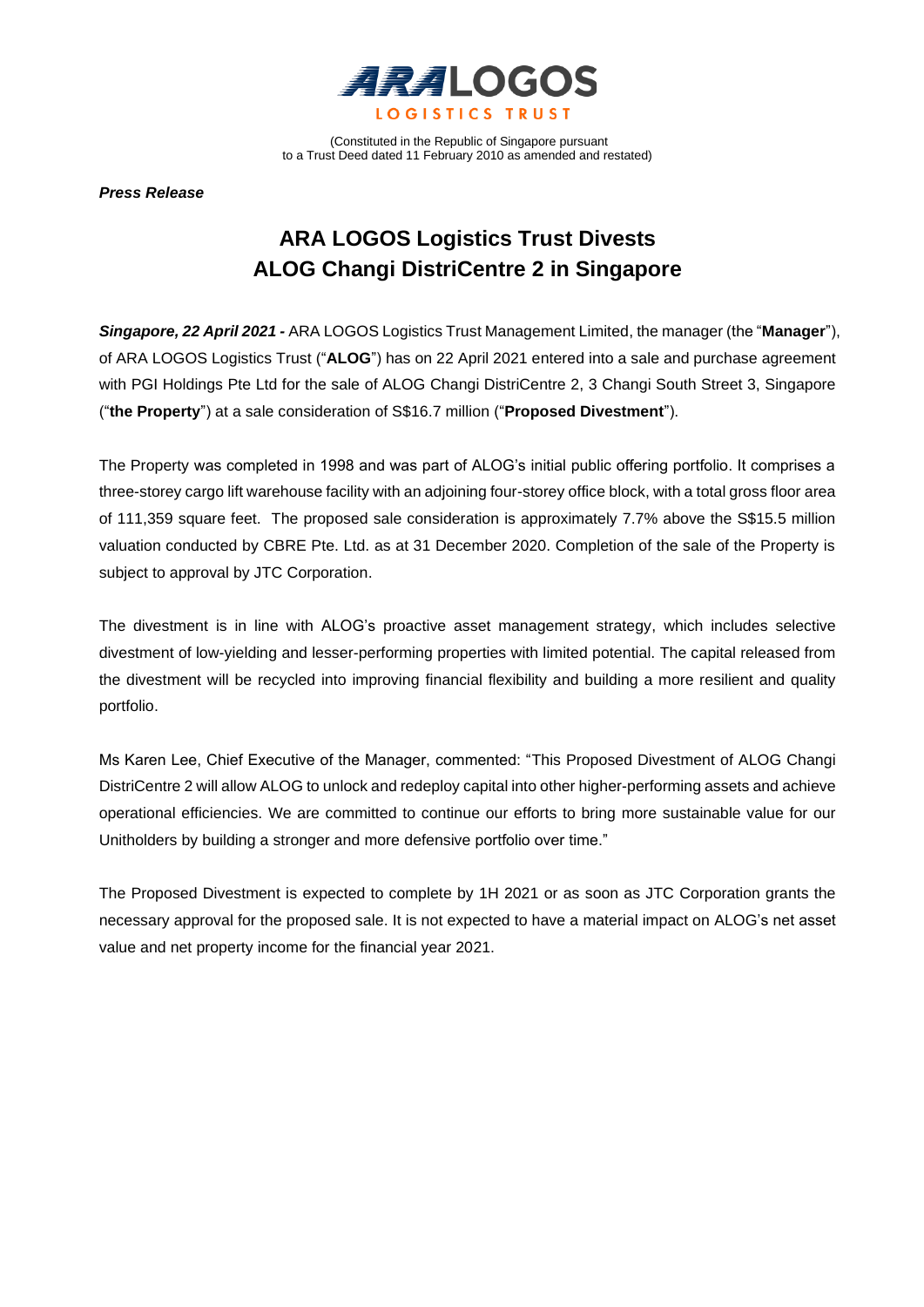

By Order of the Board ARA LOGOS Logistics Trust Management Limited (as manager of ARA LOGOS Logistics Trust) (Company registration no. 200919331H)

Karen Lee Chief Executive Officer 22 April 2021

For enquiries, please contact: **ARA LOGOS Logistics Trust Management Limited** Cassandra Seet Manager, Investor Relations Tel: +65 6428 7769 Email: [cassandraseet@ara-logos.com](mailto:cassandraseet@ara-logos.com)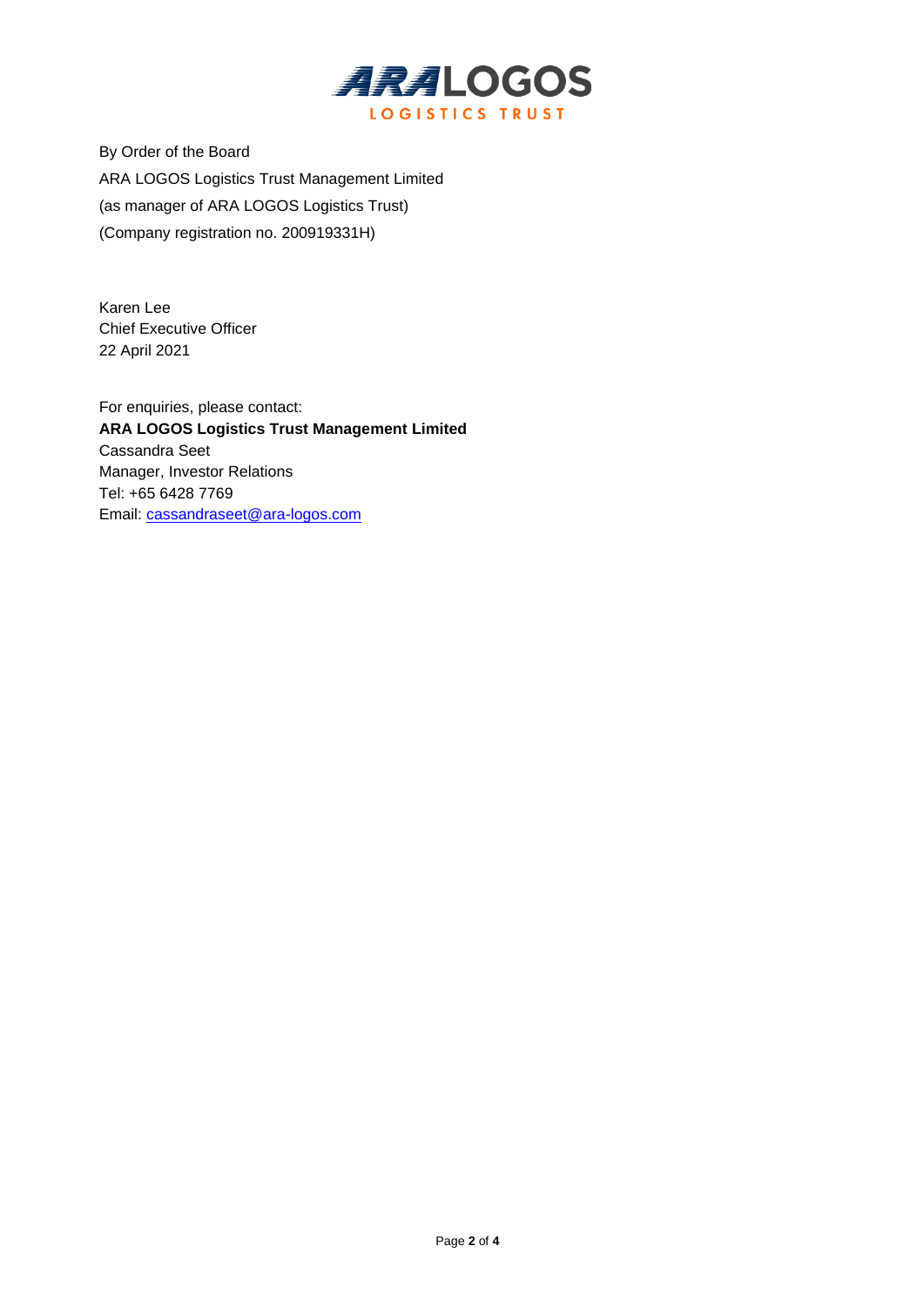

## **ABOUT ARA LOGOS LOGISTICS TRUST ("ALOG")**

Listed on the Singapore Exchange on 12 April 2010, ARA LOGOS Logistics Trust ("**ALOG**") is a real estate investment trust ("**REIT**") that invests in quality income-producing industrial real estate used for logistics purposes, as well as real estate-related assets in the Asia Pacific. ALOG is managed by ARA LOGOS Logistics Trust Management Limited.

As at 31 December 2020, ALOG's portfolio comprises 27 high quality logistics warehouse properties strategically located in established logistics clusters in Singapore and Australia. The portfolio has a total gross floor area of approximately 9.0 million square feet valued at approximately S\$1.28 billion.

For more information, please visit https://www.aralogos-reit.com.

## **ABOUT ARA LOGOS LOGISTICS TRUST MANAGEMENT LIMITED**

ALOG is managed by ARA LOGOS Logistics Trust Management Limited (the "**Manager**"), a wholly-owned subsidiary of LOGOS. ARA Asset Management Limited ("**ARA**" or the "**Group**") is a majority shareholder of LOGOS, which operates as ARA's global logistics real estate platform.

LOGOS is one of Asia Pacific's leading logistics property groups with over 7.3 million sqm of property owned and under development, and a completed AUM of S\$14.4 billion across 24 ventures, including ALOG. As a vertically integrated business, LOGOS manages every aspect of logistics real estate, from sourcing land or facilities, to undertaking development and asset management, on behalf of some of the world's leading global real estate investors.

ARA is a leading APAC real assets fund manager with a global reach. With S\$116 billion<sup>(1)</sup> in gross assets under management as at 31 December 2020, ARA offers a wide range of investment solutions in both public and private markets, managing listed and unlisted real estate investment trusts (REITs) and private funds in real estate, infrastructure and credit across 28 countries. As part of its investor-operator philosophy, the Group also operates a real estate management services division with local teams to manage its assets worldwide.

ARA's multi-platform, multi-product global fund management business is driven by dedicated teams with indepth market knowledge and local expertise in all countries where it operates and invests. The Group strives to work sustainably, is mindful of its impact on the environment, and aims to leverage technology to work smart and achieve better outcomes for its stakeholders. Built on a foundation of strong corporate governance and business integrity, ARA manages funds on behalf of many of the world's largest pension funds, sovereign wealth funds and financial institutions.

For more information on ARA and LOGOS, please visit [https://www.ara-group.com](https://www.ara-group.com/) and [https://www.logosproperty.com](https://www.logosproperty.com/)

## **IMPORTANT NOTICE**

The value of units in ALOG ("**Units**") and the income derived from them, if any, may fall or rise. Units are not obligations of, deposits in, or guaranteed by, ARA LOGOS Logistics Trust Management Limited (as the manager of ALOG) (the "**Manager**") or any of its affiliates. An investment in Units is subject to investment risks, including the possible loss of the principal amount invested.

Investors should note that they will have no right to request the Manager to redeem or purchase their Units for so long as the Units are listed on Singapore Exchange Securities Trading Limited (the "**SGX-ST**"). It is intended that holders of Units may only deal in their Units through trading on the SGX-ST. The listing of the

Page **3** of **4** 1 Includes assets under management by ARA Asset Management Limited and the Group of companies ("ARA Group") and its Associates.